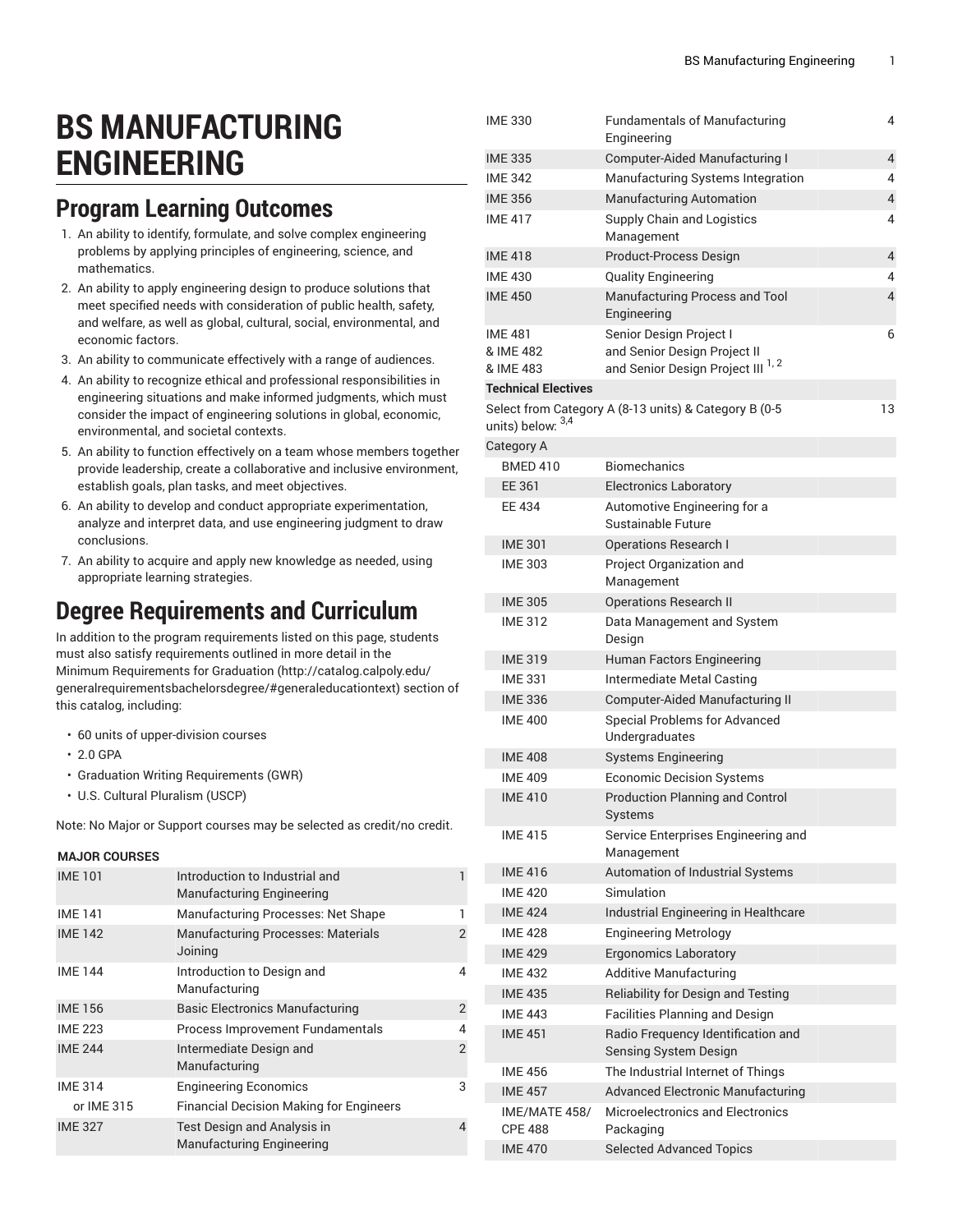| <b>IME 471</b>  | Selected Advanced Laboratory                             | <b>ITP 406</b>                                                                                                                                                                                                    | <b>Professional Technical Selling</b>                               |                               |
|-----------------|----------------------------------------------------------|-------------------------------------------------------------------------------------------------------------------------------------------------------------------------------------------------------------------|---------------------------------------------------------------------|-------------------------------|
| <b>IME 510</b>  | <b>Systems Engineering I</b>                             | <b>ITP 428</b>                                                                                                                                                                                                    | <b>Commercialization of New</b>                                     |                               |
| <b>IME 511</b>  | <b>Systems Engineering II</b>                            |                                                                                                                                                                                                                   | Technologies                                                        |                               |
| <b>IME 520</b>  | Advanced Information Systems for                         | <b>ME 234</b>                                                                                                                                                                                                     | Philosophy of Design                                                |                               |
|                 | Operations                                               | <b>SUPPORT COURSES</b>                                                                                                                                                                                            |                                                                     |                               |
| <b>IME 527</b>  | Design of Experiments                                    | <b>BIO 213</b>                                                                                                                                                                                                    | Life Science for Engineers                                          | 4                             |
| <b>IME 541</b>  | <b>Advanced Operations Research</b>                      | & BMED 213                                                                                                                                                                                                        | and Bioengineering Fundamentals<br>$(B2)^{6}$                       |                               |
| <b>IME 542</b>  | <b>Applied Reliability Engineering</b>                   | <b>CE 204</b>                                                                                                                                                                                                     | Mechanics of Materials I <sup>5</sup>                               | 3                             |
| <b>IME 543</b>  | <b>Applied Human Factors</b>                             | <b>CHEM 124</b>                                                                                                                                                                                                   | <b>General Chemistry for Physical</b>                               | $\overline{4}$                |
| <b>IME 544</b>  | Advanced Topics in Engineering<br>Economy                |                                                                                                                                                                                                                   | Science and Engineering I (B1 & B3) <sup>6</sup>                    |                               |
| <b>IME 545</b>  | <b>Advanced Topics in Simulation</b>                     | <b>CHEM 125</b>                                                                                                                                                                                                   | <b>General Chemistry for Physical</b><br>Science and Engineering II | 4                             |
| <b>MATE 401</b> | Materials Characterization<br>Techniques                 | <b>CSC 232</b>                                                                                                                                                                                                    | <b>Computer Programming for</b>                                     | $\ensuremath{\mathsf{3}}$     |
| <b>MATE 410</b> | Nanoscale Engineering                                    | EE 201                                                                                                                                                                                                            | <b>Scientists and Engineers</b><br><b>Electric Circuit Theory</b>   | 3                             |
| <b>MATE 430</b> | Micro/Nano Fabrication                                   | <b>EE 251</b>                                                                                                                                                                                                     |                                                                     |                               |
| <b>MATE 435</b> | Microfabrication Laboratory                              | EE 321                                                                                                                                                                                                            | <b>Electric Circuits Laboratory</b><br>Electronics                  | $\mathbf{1}$                  |
| <b>MATE 440</b> | Welding Metallurgy and Joining of                        | <b>ENGL 147</b>                                                                                                                                                                                                   | Writing Arguments about STEM (A3)                                   | 3<br>$\overline{\mathcal{A}}$ |
|                 | <b>Advanced Materials</b>                                |                                                                                                                                                                                                                   |                                                                     |                               |
| <b>MATE 445</b> | Joining of Advanced Materials<br>Laboratory              | <b>MATE 210</b>                                                                                                                                                                                                   | <b>Materials Engineering</b>                                        | 3                             |
| <b>MATH 344</b> | Linear Analysis II                                       | <b>MATE 215</b>                                                                                                                                                                                                   | Materials Laboratory I                                              | $\mathbf{1}$                  |
| <b>MATH 350</b> | <b>Mathematical Software</b>                             | <b>MATH 141</b>                                                                                                                                                                                                   | Calculus I (B4) <sup>6</sup>                                        | 4                             |
| ME 303          | Thermodynamics II                                        | <b>MATH 142</b>                                                                                                                                                                                                   | Calculus II (B4) <sup>6</sup>                                       | $\sqrt{4}$                    |
| <b>ME305</b>    | <b>Introduction to Mechatronics</b>                      | <b>MATH 143</b>                                                                                                                                                                                                   | Calculus III (Area B Electives) <sup>6</sup>                        | 4                             |
| ME 318          | <b>Mechanical Vibrations</b>                             | <b>MATH 241</b>                                                                                                                                                                                                   | Calculus IV                                                         | $\overline{\mathcal{L}}$      |
| ME 326          | Intermediate Dynamics                                    | <b>MATH 244</b>                                                                                                                                                                                                   | Linear Analysis I                                                   | 4                             |
| ME 328          | Design for Strength and Stiffness                        | <b>ME 211</b>                                                                                                                                                                                                     | <b>Engineering Statics</b>                                          | $\ensuremath{\mathsf{3}}$     |
| <b>ME329</b>    | Mechanical Systems Design                                | ME 212                                                                                                                                                                                                            | <b>Engineering Dynamics</b>                                         | 3                             |
| ME 341          | <b>Fluid Mechanics I</b>                                 | ME 302                                                                                                                                                                                                            | Thermodynamics I                                                    | $\mathbf{3}$                  |
| ME 343          | <b>Heat Transfer</b>                                     | <b>PHYS 141</b>                                                                                                                                                                                                   | General Physics I (Area B Electives) <sup>6</sup>                   | 4                             |
| <b>ME405</b>    | <b>Mechatronics</b>                                      | <b>PHYS 142</b>                                                                                                                                                                                                   | <b>General Physics II</b>                                           | $\overline{\mathbf{4}}$       |
| ME 415          | <b>Energy Conversion</b>                                 | <b>PHYS 143</b>                                                                                                                                                                                                   | <b>General Physics III</b>                                          | 4                             |
| Category B      |                                                          | <b>STAT 321</b>                                                                                                                                                                                                   | Probability and Statistics for                                      | $\overline{4}$                |
| <b>BMED 212</b> | Introduction to Biomedical<br>Engineering Design         |                                                                                                                                                                                                                   | <b>Engineers and Scientists (Upper-</b><br>Division B) <sup>6</sup> |                               |
| BUS/ENGR 310    | Introduction to Entrepreneurship                         | <b>GENERAL EDUCATION (GE)</b>                                                                                                                                                                                     |                                                                     |                               |
| <b>BUS 311</b>  | Managing Technology in the                               | (See GE program requirements below.)                                                                                                                                                                              |                                                                     | 40                            |
|                 | International Legal Environment                          | <b>FREE ELECTIVES</b>                                                                                                                                                                                             |                                                                     |                               |
| <b>BUS 346</b>  | <b>Principles of Marketing</b>                           | <b>Free Electives</b>                                                                                                                                                                                             |                                                                     | $\pmb{0}$                     |
| <b>BUS 382</b>  | Leadership and Organizations                             | <b>Total units</b>                                                                                                                                                                                                |                                                                     | 192                           |
| <b>CE 207</b>   | Mechanics of Materials II <sup>5</sup>                   | 1                                                                                                                                                                                                                 | ENGR 459, ENGR 460 and ENGR 461 (6) may substitute for IME 481,     |                               |
| <b>ENGR 350</b> | The Global Environment                                   | IME 482 and IME 483 (6).                                                                                                                                                                                          |                                                                     |                               |
| <b>IME 212</b>  | Introduction to Enterprise Analytics                     | $\overline{2}$                                                                                                                                                                                                    | ENGR 463, ENGR 464 and ENGR 465 (6) may substitute for IME 481,     |                               |
| <b>IME 401</b>  | <b>Sales Engineering</b>                                 | IME 482 and IME 483 (6).                                                                                                                                                                                          |                                                                     |                               |
| <b>IME 421</b>  | <b>Engineering Management</b>                            | 3<br>If a course is taken to meet the Technical Electives requirement,                                                                                                                                            |                                                                     |                               |
| <b>IME 441</b>  | <b>Engineering Supervision I</b>                         |                                                                                                                                                                                                                   | it cannot be double-counted to satisfy another Major or Support     |                               |
| <b>IME 460</b>  | Introduction to Value Chain Analysis                     | requirement.<br>4                                                                                                                                                                                                 |                                                                     |                               |
| <b>ITP 326</b>  | <b>Product Design and Development</b>                    |                                                                                                                                                                                                                   | Consultation with an advisor is recommended prior to selecting      |                               |
| <b>ITP 330</b>  | Packaging Fundamentals                                   | Technical Electives; bear in mind your selections may impact pursuit<br>of post-baccalaureate studies and/or goals. Upper-division courses<br>not on this list may substitute as Technical Electives, if approved |                                                                     |                               |
| <b>ITP 341</b>  | Packaging Polymers and Processing                        |                                                                                                                                                                                                                   |                                                                     |                               |
| <b>ITP 371</b>  | Supply Chain Management in<br>Manufacturing and Services | by an advisor and the Industrial and Manufacturing Engineering<br>department chair.                                                                                                                               |                                                                     |                               |